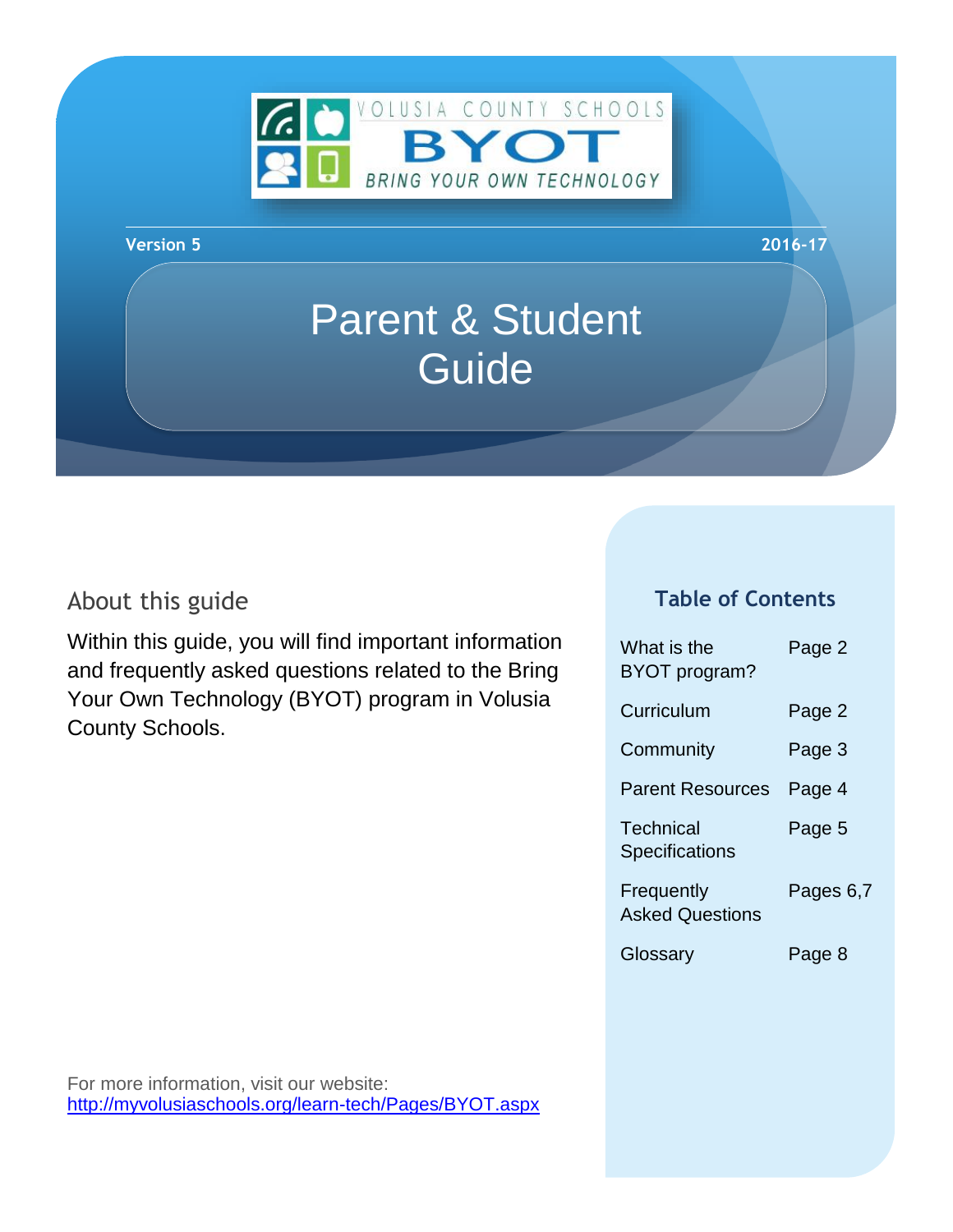## What is the Bring Your Own Technology (BYOT) program?

*BYOT is an innovative educational program in which students can use the technology they already own as an instructional tool under their teacher's supervision.*

Our mission in Volusia County schools is to prepare students with the skills and knowledge needed for success in our democratic society. Upon graduation, students enter a wide range of working situations that require technology skills. The BYOT program empowers students and teachers to leverage students' existing personal technology as a learning tool to expand the classroom beyond four walls and school gates.

By allowing students to access a wireless network, the BYOT program encourages students to bring their personal Wi-Fi-enabled smartphones, tablets, netbooks, and laptops to class so teachers can govern the use of these tools to foster the development of skills that will prepare our students for the 21<sup>st</sup> century.



## Curriculum & BYOT

- Free and educational Web 2.0 tools are available online for teachers to create engaging learning environments.
- Students will have the opportunity to create websites, multimedia posters, podcasts (audio recording), and videos.
- Some of these tools require student accounts controlled by the teacher.
- Open-communication is encouraged between parents, students and teachers.
- Web 2.0 tools will make sharing student projects easier.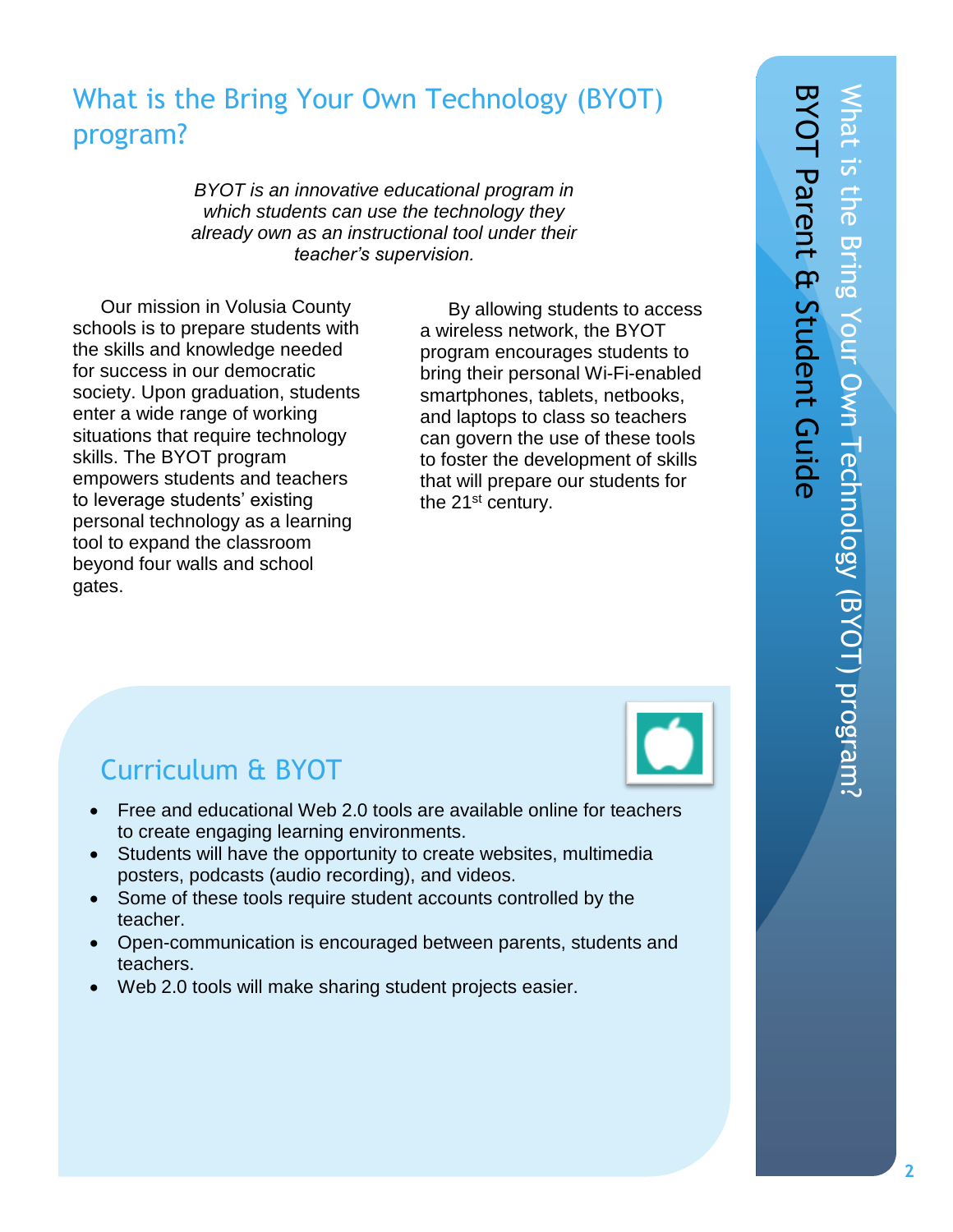## Community & BYOT

The purpose of the BYOT program is to increase classroom access to technology. Teachers may create online spaces, such as wikis, where students can display and share what they have learned. Students understand that others may view their work as established by their teacher. Students are restricted from revealing any personal information.

In today's connected and technology-rich world, it is important to be a good digital citizen. This means students should:

- Communicate positively with classmates, both face-to-face and online.
- Stay on-topic and post respectfully.
- Never post pictures or video of people on campus to the Internet, especially on socialnetworking sites. Remember, anything online is subject to being read and accessed by a large audience – even if you think it is deleted!
- Never share your password or post it online anywhere! Notify your teacher immediately if a password is lost or stolen, or if you have reason to believe that someone has accessed your account.
- Never login to another person's user account.

## Parent Tips for BYOT

Often times the question is asked, 'What kind of device works best in a BYOT classroom?' In order to answer this question, Volusia County Schools works diligently to provide resources that are device agnostic, so that access can be accomplished on a wider range of device types such as: smartphones, tablets, and laptops.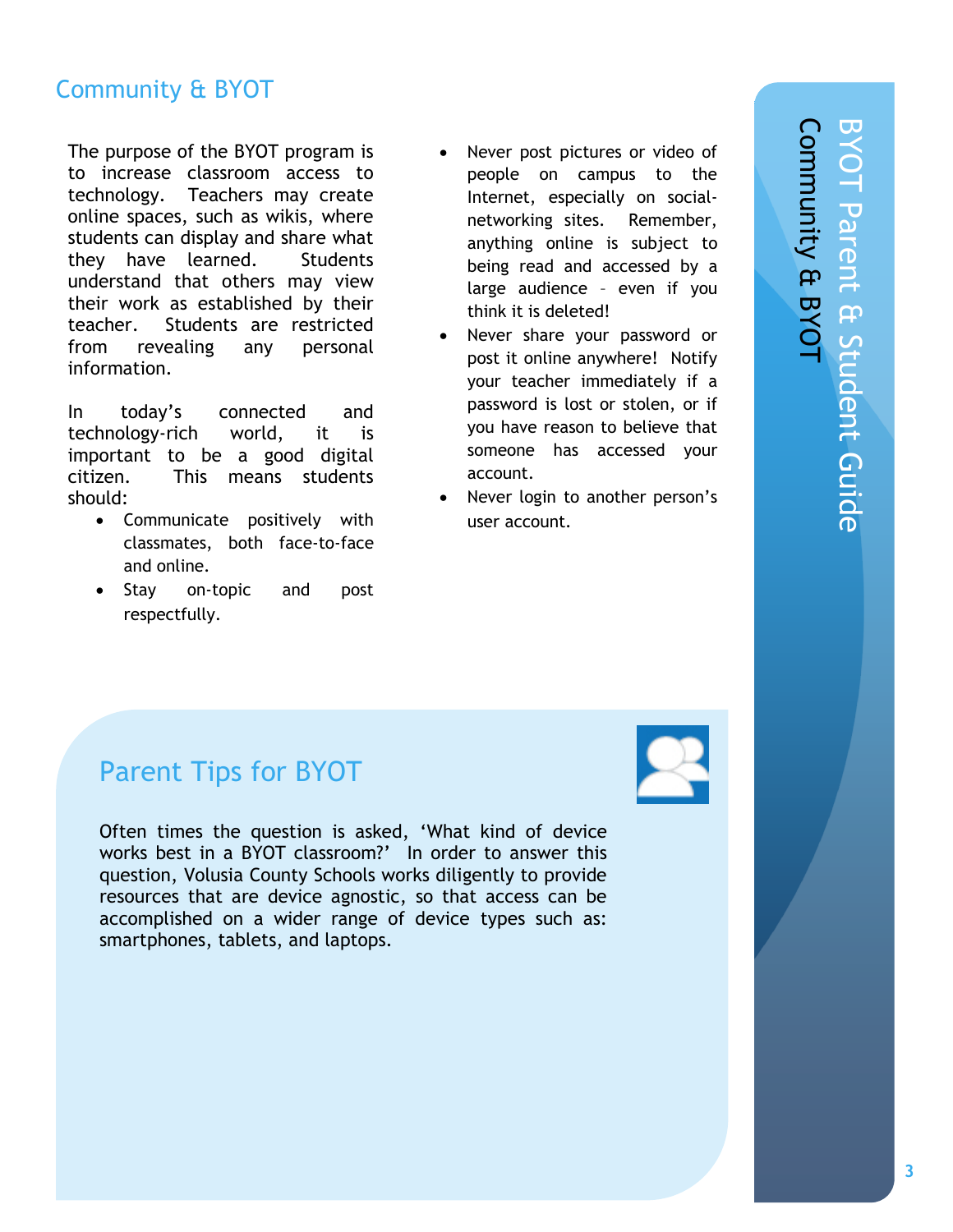## Parent Resources for Digital Citizenship and Internet Safety

In today's connected and technology-rich world, it is important to be a good digital citizen! This means students should:

- Communicate positively with classmates, both face-to-face and online.
- Stay on-topic and post respectfully.
- Never post pictures or video of people on campus to the Internet, especially on social-networking sites. Remember, anything online is subject to being read and accessed by a large audience – even if you think it is deleted!
- Never share your password or post it online anywhere! Notify your teacher immediately if a password is lost or stolen, or if you have reason to believe that someone has accessed your account.
- Never login to another person's user account.

The purpose of the BYOT program is to increase classroom access to technology. Teachers may create online spaces where students can display and share what they have learned, such as a wiki. Students understand that others may view their work as established by their teacher. Students are restricted from revealing any personal information.

Open communication is very important as students begin to access more technology and communicate online. Parents may find the following resources useful for teaching digital citizenship and Internet safety:

#### *Internet Privacy:*

[https://www.commonsensemedia.org/privacy-and](https://www.commonsensemedia.org/privacy-and-internet-safety)[internet-safety](https://www.commonsensemedia.org/privacy-and-internet-safety)

#### *Parent Tip Video:*

#### *Digital Citizenship #1:*

#### *Digital Citizenship* #2:

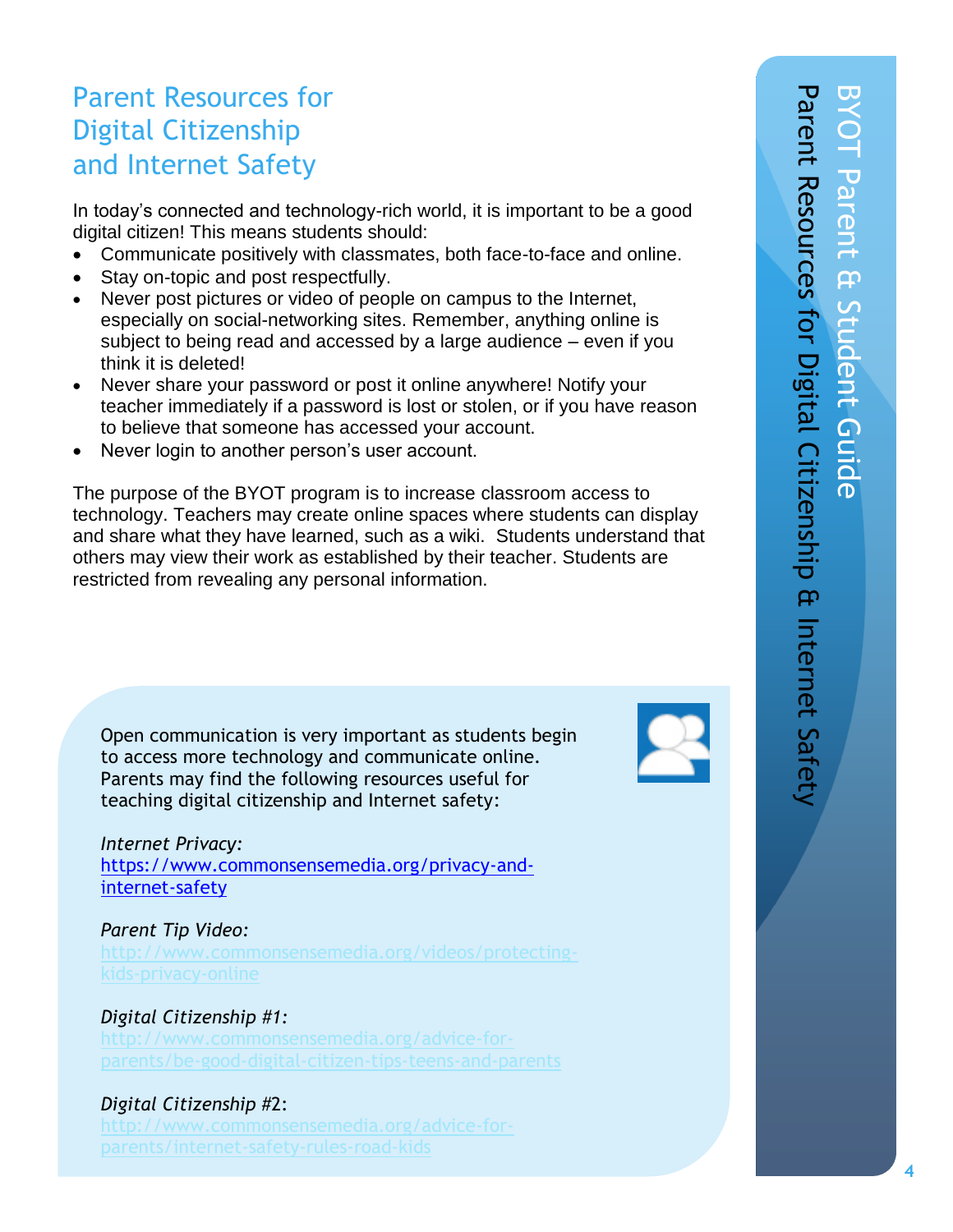The same procedures and school rules apply to using call phones and other electronic devices during class. If students are participating in the BYOT program, teachers will monitor and give permission for students to use their device at certain times in class. Students are only permitted to use their mobile device for programs, websites, and tools specified by their teacher. If your teacher finds you using your mobile device for off-task activities, you may lose your privilege to use your device at your teacher's discretion. Please see the school rules in your **Volusia County Schools Electronic Information Systems Acceptable Use Agreement for Students (VCS EIS AUA) [2014- 15 VCS] and Student Code of Conduct.**

- When students use the **free** BYOT Wi-Fi network at school, there are **NO** data charges for parents.
- The BYOT network uses a filter so students are only able to access the same sites that they would be able to visit when using a VCS computer.
- Students should only access websites and Web 2.0 applications as instructed by their teacher.
- Students must adhere to the **VCS Electronic Information Systems Acceptable Use Agreement for Students (VCS EIS AUA) [2014-15 VCS] and Student Code of Conduct.**
- Teachers are facilitators using the technology for teacher and learning. It is not the responsibility of the teacher to spend instructional time on technical issues.
- Students may need to refer to their device's User's Manual for technical issues, such as how to detect wireless networks.
- Volusia County Schools User Support/Helpdesk does not provide technical support for any personal device.

## BYOT Network & **Technical Specifications**

Student devices must have Wi-Fi capabilities. Students WILL NOT be required<br>to like data plans subscriptions to the to use data plans/subscriptions to the Internet or SMS (text) messaging that require a fee if they are connected to the BYOT network. Students may bring devices that meet the specifications below, have Wi-Fi capabilities, and contain a web browser so that they can connect to the filtered network within their classroom.

#### **Recommended Specifications** *Laptops/Netbooks/Ultrabooks:*

- Windows 7, 8.1, or 10
- Mac OS 10.8 or above
- Current virus scanner: Free programs available, such as, [http://free.avg.com](http://free.avg.com/)

#### *Smartphones/tablets:*

- iOS (iPhone, iPod, iPad)
- Android
- Windows

#### *Wireless:*

802.11 B (802.11 N or higher)

#### *Browser:*

• Internet Explorer 11, Safari, Chrome, or Firefox

#### *Other:*

- Headset jack with headphones
- Storage bag for carrying
- Protection cover
- Password or login protection
- Knowledge of how to connect to Wi-Fi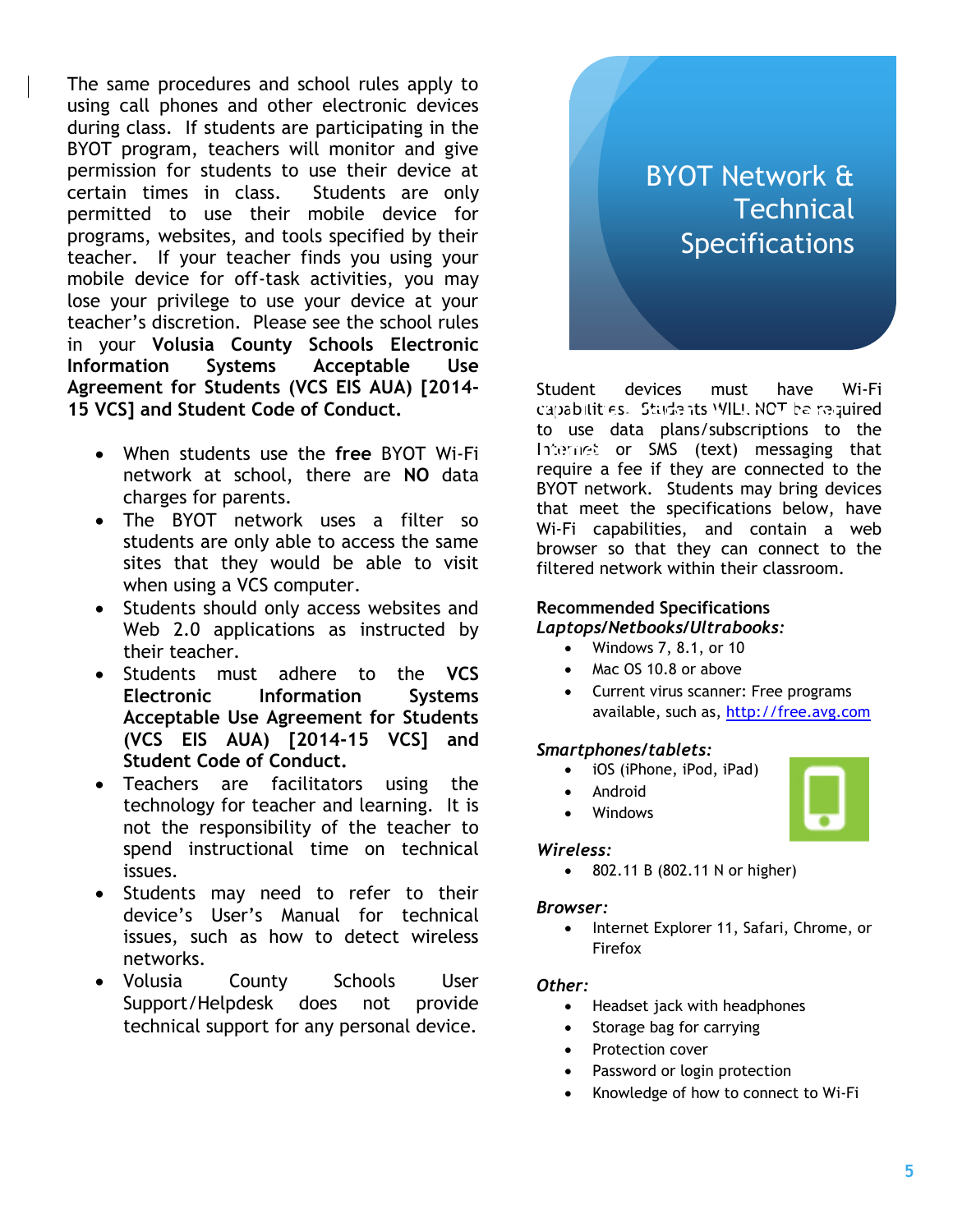#### **Frequently Asked Questions (FAQs)**

Does my student have to participate in the BYOT program?

What forms are needed for BYOT?

Can the students access any websites on their device?

Will my student be able to print from their personal device?

Can students charge their devices at school?

How will my student submit their assignments from their device?

**Students are not required to bring technology. Schools will have plans in place for students who do not bring technology to school. The BYOT program provides another opportunity to increase access to technology in our schools. Teachers can use these tools to foster the development of 21st century skills, including creativity, critical thinking, citizenship skills, and adherence to copyright. These are skills students require to become successful members of tomorrow's society.**

**In order for your student to actively participate in the Bring Your Own Technology (BYOT) program, the Electronic Information Services Acceptable Use Agreement for Students Form 2015-16 VCS must be on file. Each school provides a copy of this form.**

**Students should use the BYOT network. The content on this network will be subject to our filter system, which fulfills Children's Internet Protection Act (CIPA) requirements. Students must adhere to the VCS EIS AUA for Students [2015- 16 VCS] and only access websites and Web 2.0 applications as instructed by their teacher.**

**One of the benefits of the BYOT program is the option to transition to a paperless environment (for many assignments). You will not have access to a printer from your device.** 

**As a student in the BYOT program, please have the device fully charged at the beginning of the school day.**

**Depending on the assignment, it may be necessary for the student to save a file to their OneDrive account made available through their Office 365 account or you may be working with web-based applications, such as Edmodo. These web-based applications will save your files to the Internet and/or give you a URL link that you can submit to your teacher for a grade. Each teacher may collect assignments differently so it is important to contact the teacher for the assignment expectations.**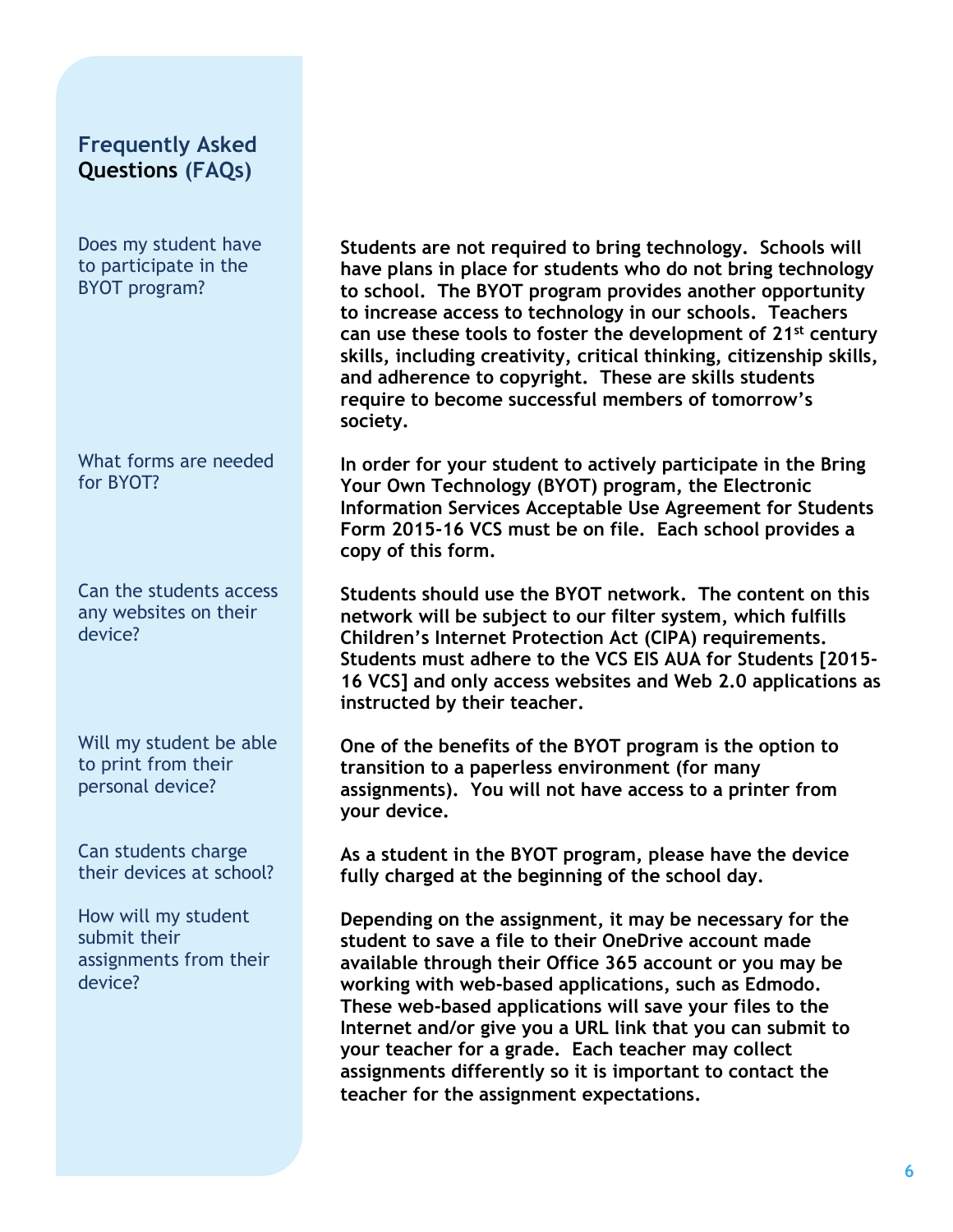### **Frequently Asked Questions (FAQs)**

What happens if technology is lost or stolen?

How do I find out if my student's school is participating in the BYOT program?

Schools are not responsible for theft or damage to a student's device. Students are responsible for bringing their personal technology back and forth to school every day and taking the proper precautions to ensure device safety.

#### **Tips to avoid theft:**

- Students should NOT share their devices or leave devices unoccupied.
- Cases and covers for devices are encouraged to personalize devices and protect them from damage.
- Write your student's name on their device's case/cover before bringing the device to school.
- Schools will also establish procedures appropriate to their environment, including whether or not devices will be stored at school during transitions throughout the day, discipline procedures, and parent communications.

In some schools and classrooms, teachers have a lockable cabinet to store devices during transitions to special area or lunch. Some teachers may use check-in sheets to help students keep track of their device. Some teachers also take a picture of the device and attach that image to the child's locked space.

A list of BYOT schools is available here: <http://myvolusiaschools.org/learn-tech/Pages/BYOT.aspx>

BYOT may be implemented slightly differently at each school. It is important to contact your student's teacher and/or administrator at the school to learn more about the BYOT program and its expectations of use.